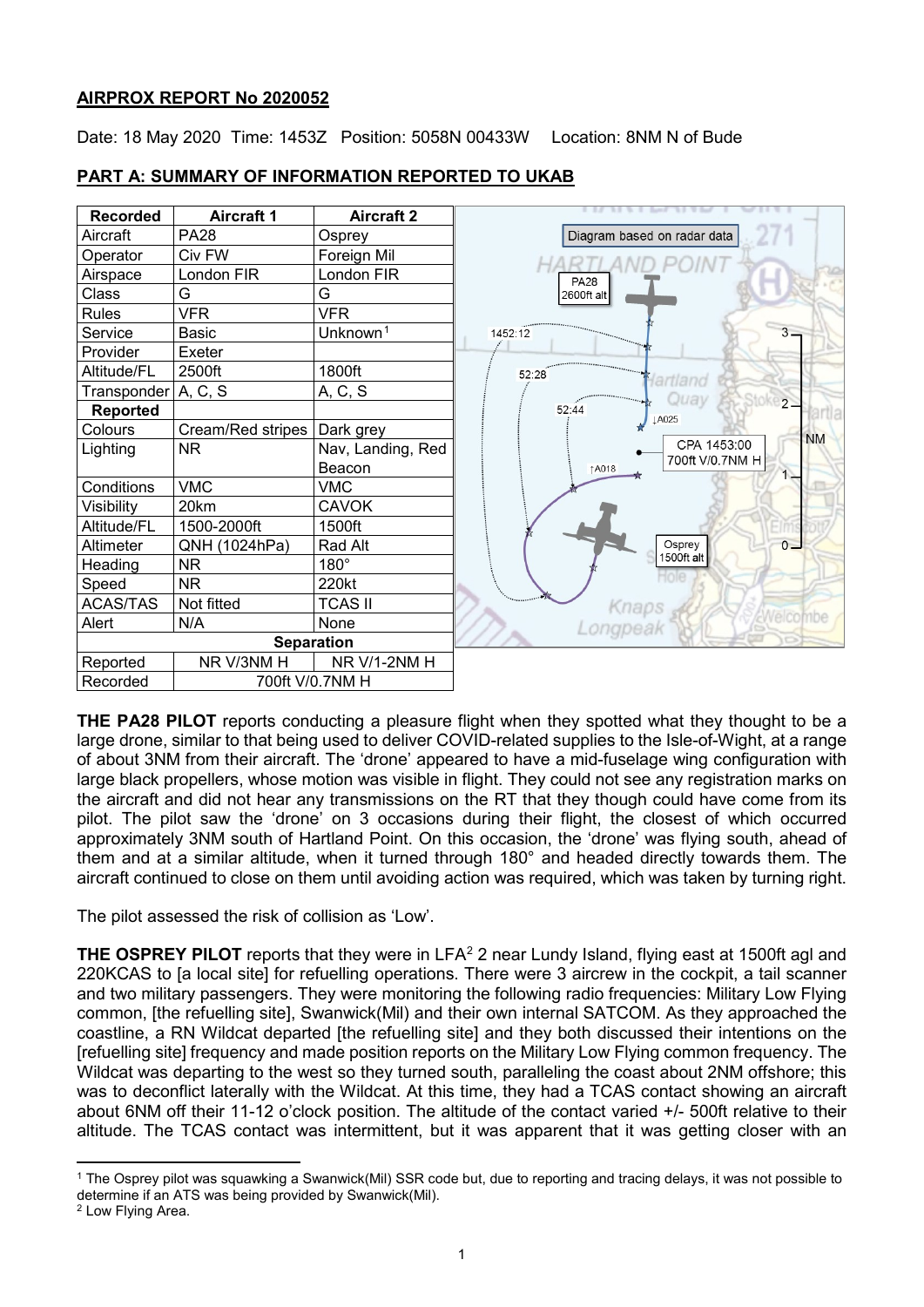undetermined relative altitude; the last contact was about 3NM at their 1-2 o'clock and 500ft lower. This position was approximately 10NM south of Hartland Point lighthouse. Due to the unknown aircraft being south of them, and thus between them and the sun, visually acquiring it was difficult due to reflections off the water. Because they did not see the aircraft, they turned directly east to make their approach to [the refuelling site]. After their turn to the east, the TCAS contact returned and was at a range of approximately 1-2NM at their 7-8 o'clock and slightly below them. They were able to visually acquire a light single-engine aircraft and did not perceive there to be a collision hazard. It looked to be turning back towards them, but they lost sight of it behind them. At this point, the tail scanner briefly saw the aircraft but was unable to determine its direction of flight. They continued to [the refuelling site] for landing.

The pilot assessed the risk of collision as 'None'.

**THE EXETER CONTROLLER** reports operating with minimal staff due COVID-19. They were the Tower controller when [the PA28 c/s] got airborne at 1416Z and there was no Radar controller due SRATCOH<sup>[3](#page-1-0)</sup> breaks. At 1433Z, they were relieved from the Tower position and they opened up the Radar console and provided a Basic Service to the pilot of [the PA28 c/s] who had departed to the NW. Whilst on Radar, they were not aware that [the PA28 c/s] had had an Airprox and they did not notice anything unusual. At some point later (they cannot remember exactly when or even whether it was the same day) they were contacted by the pilot of [the PA28 c/s] who enquired how to submit an Airprox report.

The controller did not make an assessment of the severity of the incident.

### **Factual Background**

The weather at Cardiff-Wales Airport and Exeter Airport was recorded as follows:

METAR EGFF 181450Z AUTO 29016KT 9999 NCD 15/09 Q1025= METAR EGTE 181450Z 31006KT 250V360 CAVOK 23/09 Q1024=

### **Analysis and Investigation**

#### **Exeter ATC**

l

[The PA28 pilot] was on a local flight. The radar position was not open because Exeter ATC was on minimal staffing levels due to COVID-19 restrictions and was conducting SRATCOH breaks. A Basic Service (BS) was provided by the Tower controller initially and at 1433Z, the radar console was opened and the provision of the BS transferred to the Approach controller.

[The PA28 pilot] had flown to the north Cornwall coast and had opted to remain on the Exeter Radar frequency although, due to the range (approximately 40NM) and altitude of the aircraft, radar and radio contact was unlikely to be maintained throughout the flight.

[The PA28 pilot] returned to [their destination airfield] and landed at 1527Z. The pilot did not report the incident in question on the radio and, when the Radar controller was questioned, they stated that they did not notice anything unusual about the flight although stressed that the flight of the aircraft was not continuously monitored in line with the conditions of the provision of a Basic Service.

At some stage post flight, the pilot of [the PA28] submitted an Airprox report. The subsequent action of the Airprox report prompted the submission of an MOR from the controller providing a BS at the time although the controller did not have any information to add as they were unaware that [the PA28 pilot] had been involved in an Airprox. It was not possible to review the radar recordings as part of this investigation as the incident came to light more than 30 days after it happened, which is the length of time recordings are stored.

<span id="page-1-0"></span><sup>&</sup>lt;sup>3</sup> Scheme for Regulation of Air Traffic Controllers' Hours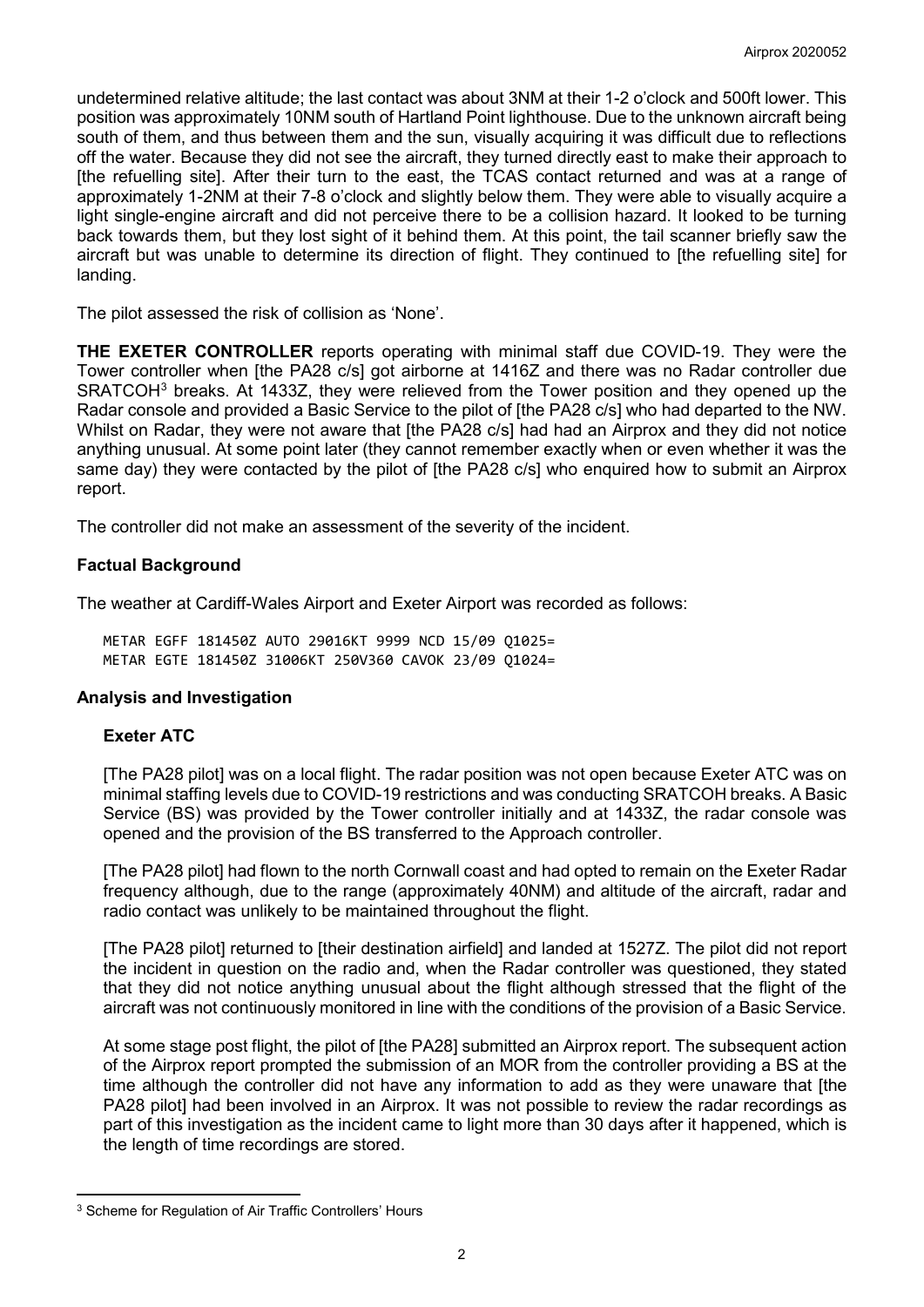# **UKAB Secretariat**

The PA28 pilot was contacted by the UKAB Secretariat to establish the nature of the craft that was seen and if they were certain that it was the same craft on all 3 occasions. The pilot confirmed that it was the same craft but no records of any drone activity in the area could be found. The Radar



Figure 1 – 1450:18

Analysis Cell reviewed the NATS radars for the entirety of the PA28 pilot's flight and established that an Osprey aircraft was near to the PA28 at the times and locations reported by the PA28 pilot. On the 2 occasions that are not reported as Airprox, the Osprey and the PA28 passed each other at a range of 2.6NM on the first occasion and, on the second occasion, the Osprey crossed the nose of the PA28 at a range of 1.2NM and approximately 1000ft below (see Figure 1).

This second encounter occurred off Hartland Point some 3 minutes prior to the Airprox, as the PA28 was heading west and the Osprey heading south and, although the pilot recalls receiving TCAS contacts after this time, the geometry is such that, in all likelihood, the TCAS contacts to which the Osprey pilot refers were received during their southbound leg towards Hartland Point.

The Osprey then continued to head south until, at 1452:07, the Osprey pilot commenced a righthand turn with the intention of heading to the east towards their refuelling site (Figure 2). This righthand turn eroded the separation between the PA28 and the Osprey until CPA was reached – 0.7NM lateral and 700ft vertical separation – at 1453:00 (Figure 3).





Figure 2 – 1452:07 Figure 3 – 1453:00 (CPA)

The PA28 and Osprey pilots shared an equal responsibility for collision avoidance and not to operate in such proximity to other aircraft as to create a collision hazard. [4](#page-2-0) If the incident geometry is considered as converging then the PA28 pilot was required to give way to the Osprey. [5](#page-2-1)

<span id="page-2-0"></span><sup>4</sup> SERA.3205 Proximity.

 $\overline{\phantom{a}}$ 

<span id="page-2-1"></span><sup>5</sup> SERA.3210 Right-of-way (c)(2) Converging.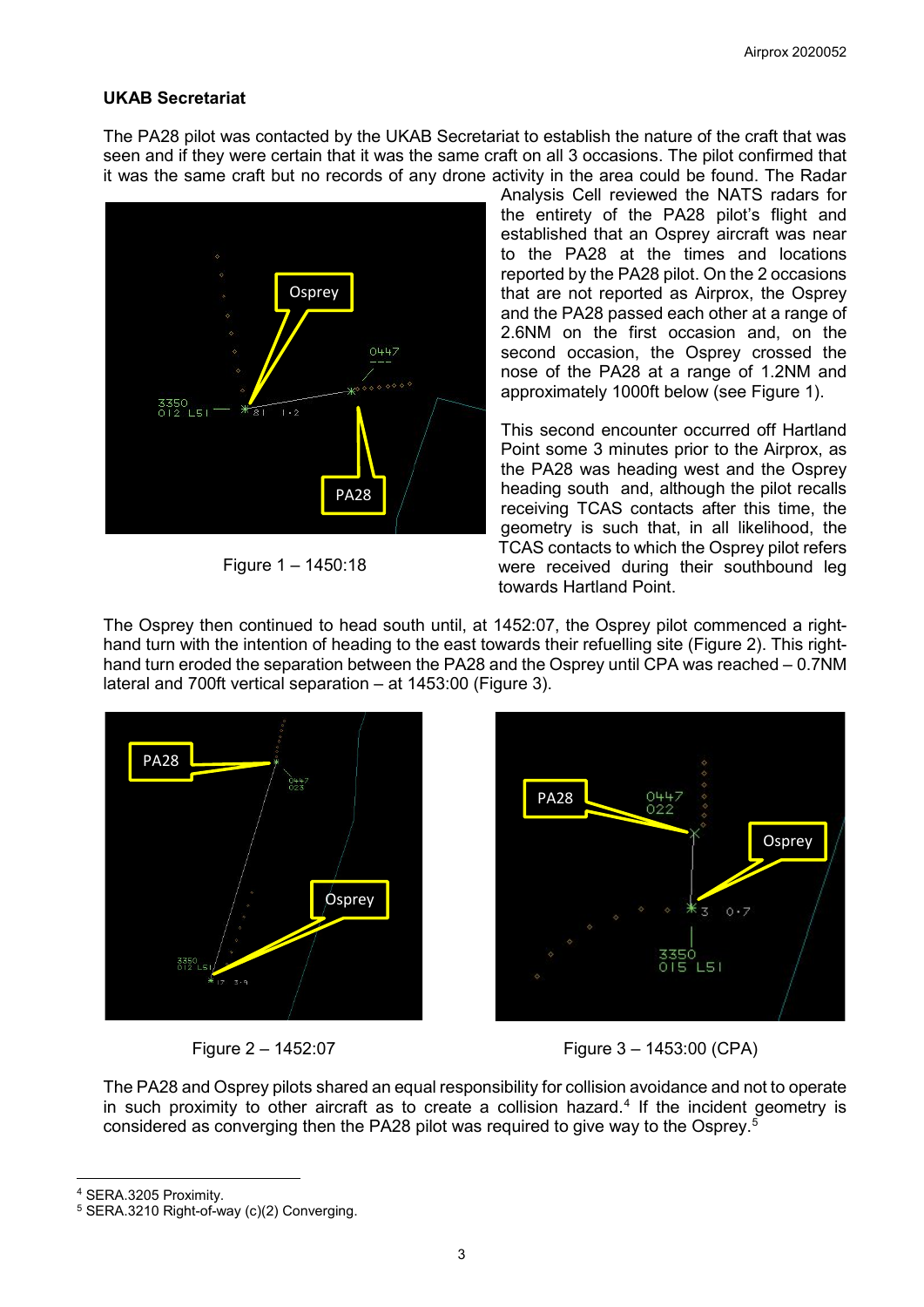# **Comments**

# **USAFE**

Having viewed the radar replay data, there are clearly some discrepancies between that information and the pilot's recollection of the event. The USAFE-UK Host Nation Coordination Cell (HNCC) has attempted to discuss these discrepancies with the pilot; however, they are unfortunately no longer stationed in the UK which has made direct liaison difficult. That said, this event has been discussed at length with the unit involved and it is felt that any discrepancies are due to the delay between the event occurring and an Airprox being filed, rather than for any other reason. Unfortunately, on this occasion, the situation was further exacerbated by an additional delay – caused in part by a changeover of key Flight Safety personnel within the Wing – before the pilot submitted his report.

With regards to the event itself, the Osprey crew was preparing to land at a small commercial helipad on the North Devon coast. The pilot had elected to deviate to the south to deconflict with a departing RN aircraft; however, in doing so, they received a TCAS contact from what we [USAFE-UK] assume was the PA28. Subsequently, the Osprey pilot manoeuvred east to deconflict with the TCAS contact and to position for their landing at the helipad. While the pilot recollects turning directly left onto east, the radar data appears to show a right-hand long way around turn which brought the two aircraft into proximity with each other. The crew reports that they were aware of a light aircraft as they turned; however, at no stage did anyone aboard the Osprey consider there to be any risk of collision. As already stated, unfortunately we [USAFE-UK] have been unable to confirm any further details with the pilot; however, with the event being some months in the past it is doubtful whether they would now be able to add anything to their report. As always, the HNCC will ensure that any findings or recommendations from the UKAB are fed back to US Visiting Forces as promptly as possible.

### **Summary**

An Airprox was reported when a PA28 and an Osprey flew into proximity 8NM north of Bude at 1453Z on Monday 18th May 2020. Both pilots were operating under VFR in VMC. The PA28 pilot was in receipt of a Basic Service from Exeter; it was not possible to determine if the Osprey pilot was in receipt of an ATS.

### **PART B: SUMMARY OF THE BOARD'S DISCUSSIONS**

Information available consisted of reports from the pilots of both aircraft, transcripts of the relevant RT frequencies, radar photographs/video recordings, reports from the air traffic controllers involved and reports from the appropriate ATC and operating authorities. Relevant contributory factors mentioned during the Board's discussions are highlighted within the text in bold, with the numbers referring to the Contributory Factors table displayed in Part C.

Due to the exceptional circumstances presented by the coronavirus pandemic, this incident was assessed as part of a 'virtual' UK Airprox Board meeting where members provided dial-in/VTC comments. Although not all Board members were present for the entirety of the meeting and, as a result, the usual wide-ranging discussions involving all Board members were more limited, sufficient engagement was achieved to enable a formal assessment to be agreed along with the following associated comments.

The Board first heard from the USAFE-UK advisor that the inconsistencies between the Osprey pilot's report and the radar data were likely attributable to the length of time between the event occurring and the unit being informed of the event. Unfortunately, the pilot had since been re-assigned and was therefore no longer available to clarify certain aspects in their report. The report was submitted to the UKAB some 4 weeks after the Airprox occurred, and further delays incurred while the nature of the second aircraft was established (the PA28 pilot had reported sighting a 'drone' 3 times on the same sortie, but there were no notifications of drone activity published for the times and locations reported). The Board wished to highlight the importance of prompt filing of Airprox reports, because the memories of others involved are perishable and radar and RT data may no longer be available beyond 30 days from the date of the event.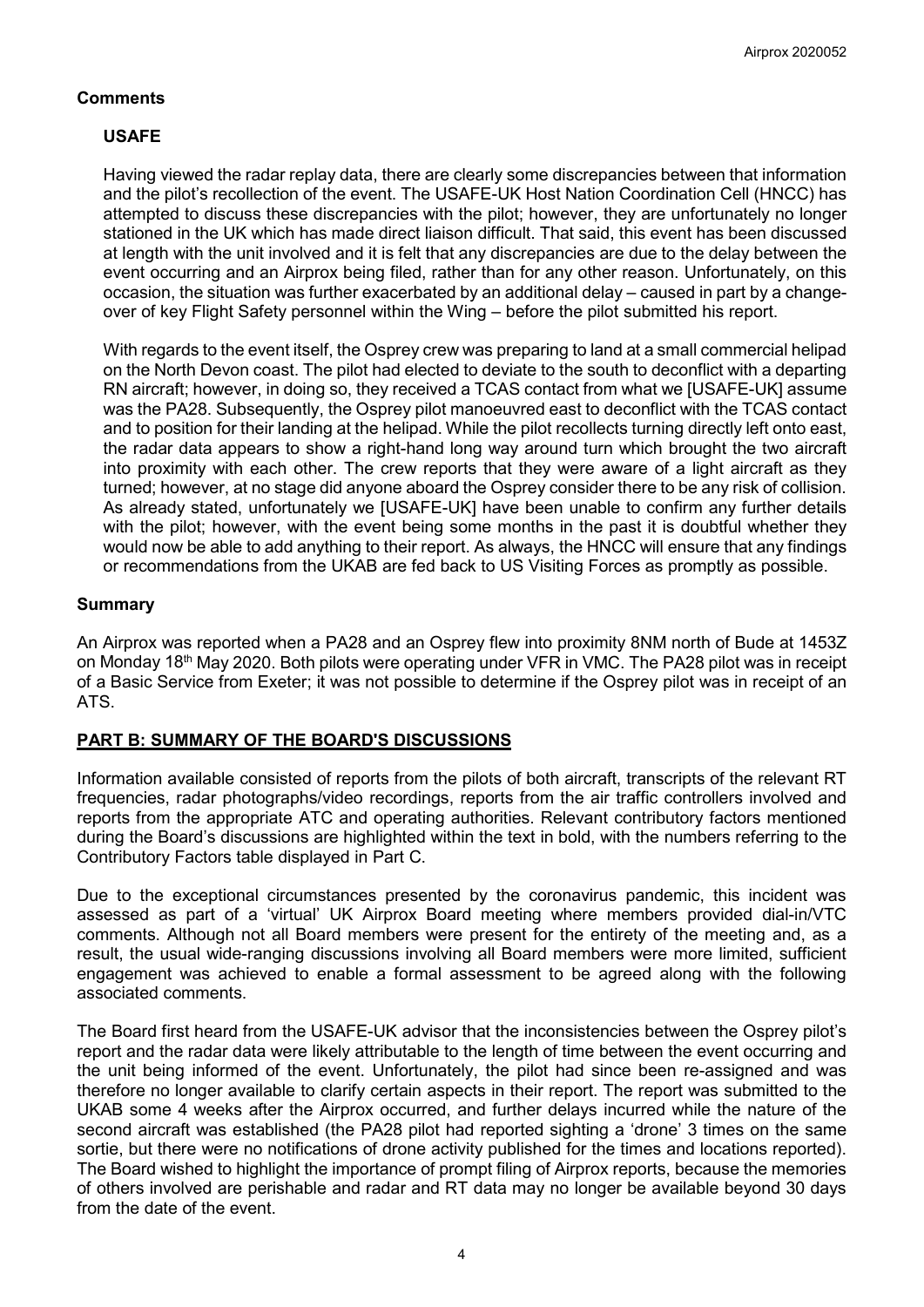Turning to the actions of the pilots involved, members discussed the opportunities for either pilot to have gained situational awareness of each other's aircraft and wondered if the PA28 pilot may have been better served in seeking a surveillance-based ATS from Newquay radar. Furthermore, although it could not be determined whether or not the Osprey pilot was in receipt of an ATS, members opined that a call to Exeter or Newquay from the Osprey pilot may have been beneficial to the situational awareness of controllers and, potentially, any pilots to which they had been providing a service. In the event, the PA28 pilot had not had any situational awareness on the presence of the Osprey (**CF2**), although the Osprey pilot had gained situational awareness on the PA28 via their TCAS equipment (**CF2**, **CF3**). The Board agreed that the PA28 pilot had been visual with the Osprey for some time while both aircraft had been tracking south but, when the Osprey pilot unexpectedly executed a 270° turn in front of them, they had become concerned by the proximity of the Osprey (**CF4**).

Members then briefly discussed the actions of the Exeter controller, and quickly agreed that there was little that they could have done to alert the PA28 pilot to the presence of the Osprey. Acknowledging that the controller had not been required to monitor the PA28 under the terms of the Basic Service (**CF1**), and without radar recordings from Exeter to review because they had been unavailable due to the passage of time since the event, the Board nonetheless felt that, at the range from the Exeter radar head of the reported Airprox, it would have been unlikely that either aircraft would have been displayed on the Exeter controller's radar screen.

Finally, the Board considered the risk involved in this event. Members noted a considerable discrepancy between the reported separation distances from both pilots and wondered if the fact that the PA28 pilot had initially identified the Osprey as a 'drone' had led them to misjudge the distance between the 2 aircraft. That said, the Board was fortunate that the NATS radar replay was available and both aircraft were recorded, enabling the actual separation of the 2 aircraft to be measured. Members also took into account the relative speeds of the aircraft involved and the fact that the PA28 pilot had been visual with the Osprey throughout the southbound leg and during its turn onto an easterly heading. Members therefore felt that there had been no risk of collision and that normal safety standards and parameters had pertained; Risk Category E.

# **PART C: ASSESSMENT OF CONTRIBUTORY FACTORS AND RISK**

|     | 2020052                                                        |                                               |                                                               |  |
|-----|----------------------------------------------------------------|-----------------------------------------------|---------------------------------------------------------------|--|
| CF. | <b>Factor</b>                                                  | <b>Description</b>                            | Amplification                                                 |  |
|     | <b>Ground Elements</b>                                         |                                               |                                                               |  |
|     | • Situational Awareness and Action                             |                                               |                                                               |  |
|     | Contextual                                                     | • ANS Flight Information Provision            | Not required to monitor the aircraft under the agreed service |  |
|     | <b>Flight Elements</b>                                         |                                               |                                                               |  |
|     | • Situational Awareness of the Conflicting Aircraft and Action |                                               |                                                               |  |
| 2   | Contextual                                                     | • Situational Awareness and Sensory<br>Events | Pilot had no, late or only generic, Situational Awareness     |  |
|     | • Electronic Warning System Operation and Compliance           |                                               |                                                               |  |
| 3   | Contextual                                                     | • ACAS/TCAS TA                                |                                                               |  |
|     | • See and Avoid                                                |                                               |                                                               |  |
| 4   | <b>Human Factors</b>                                           | • Perception of Visual Information            | Pilot was concerned by the proximity of the other aircraft    |  |

# Contributory Factors:

Degree of Risk: E

5